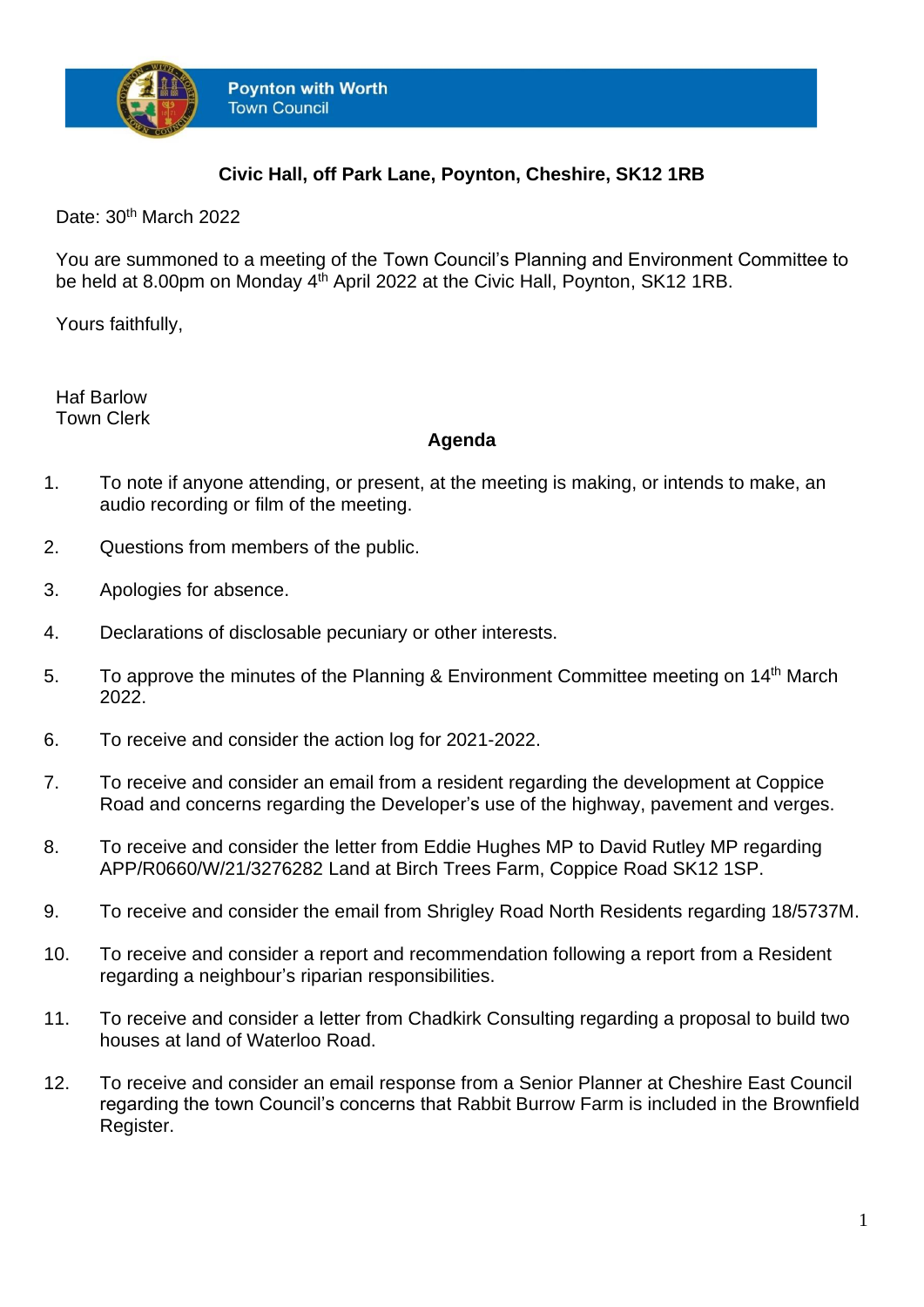- 13. To appoint a representative to represent the Town Council at the meeting of the Strategic Planning board on Wednesday 6<sup>th</sup> April 2022 regarding 21/2976M Land off Hazelbadge Road, Poynton, Cheshire.
- 14. Planning applications received for consideration

Application No: 22/0861M Location: 12 Sutton Road, Poynton SK12 1SU Proposal: Proposed two storey side extension above existing garage with proposed single storey extension to rear.

Application No: 22/0930M Location: 127 Dickens Lane, Poynton SK12 1NZ Proposal: Proposed ground floor rear extension (single storey)

Application No: 22/0776M Location: The Bungalow, Lower Park Road, Poynton SK12 1EE Proposal: Single storey side/rear extension with pitched roof.

Application No: 22/0960M

Location: 4, Victoria Court, London Road South, Poynton SK12 1DT Proposal: Proposed ground floor single storey extension to the rear of the property. Replacement glazed roof with tiled mono-pitch roof.

Application No: 22/1003M

Location: Coppice Side Farm, Coppice Road, Poynton SK12 1SP Proposal: Demolition of existing single storey extension and replacing with smaller flat roof extension. Construction of a dormer to enlarge existing loft space.

Application No: 22/0892M Location: 2 South Mead, Poynton South Mead SK12 1EB Applicants Name: Mr Clive Cunio Proposal: Demolition of existing single detached garage and replacement with double garage.

Application No: 22/1033M Location: 40 Distaff Road, Poynton SK12 1HN Proposal: Removal of attached single storey garage and erection of two storey side extension.

Application No: 22/1035M Location: 31 Graymarsh Drive, Poynton SK12 1YW Proposal: Demolition of existing conservatory to the rear of the property. New first floor extension over top of existing garage to the side of the property. New ground floor single storey extension to the rear of the property.

Application No: 22/0884M Location: 10 Malmesbury Close, Poynton SK12 1SE Proposal: Certificate of proposed lawful use for a proposed single storey rear extension and part garage conversion.